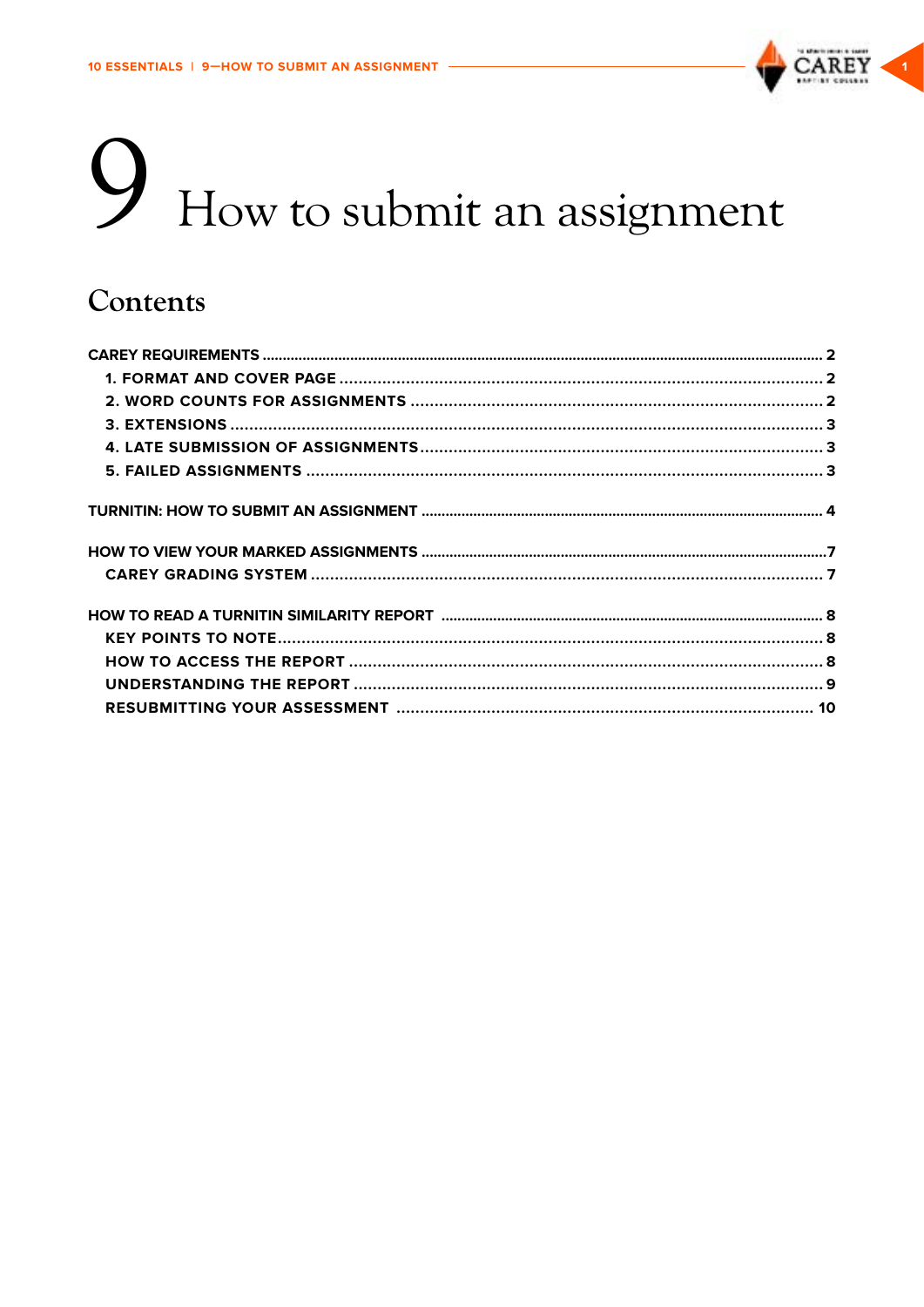

# <span id="page-1-0"></span>**Carey requirements**

# **1. FORMAT AND COVER PAGE**

Unless otherwise stated in course requirements, assignments should be submitted in *Word* (with 2cm margins and 1.5 line spacing) in a clear 12-point font, with 10-point footnote font.<sup>1</sup>

Assignments should include a **Cover Page** with the following details:

- The course name and number
- Your teachers name
- Your name
- Number and title of the assignment (e.g., Assignment 2: Exegesis of Mark 6)
- The due date for the assignment
- The word count (excluding footnotes / bibliography)

A declaration in the following form (copied and pasted from this page):

### **DECLARATION OF ORIGINALITY**

By submitting this assignment for assessment, I acknowledge and agree that:

- This assignment is submitted in accordance with Carey's Academic Regulations, Academic Policies and Plagiarism requirements.
- No part of this assignment has been copied from any other source without acknowledgement of the source.
- No part of this assignment has been written by any other person.
- This assignment does not include material that is substantially the same as work I have completed previously, and which has been submitted as part of the assessment in any other Carey course.

All assignments are compulsory and should be presented and referenced according to the information in *10 Essentials for Assignments* (found on CareyOnline) **and** submitted by the due date.

Assignments must normally be completed and submitted in the sequence specified unless the course includes an examination as part of the assessment programme, in which case the time deadlines for that examination must be observed. Assignments will only be marked in the sequence specified; you will not receive a mark for a later assignment until all earlier assignments have been submitted.

Assignments are normally to be submitted through CareyOnline as a *Word* document. If assignments are in another form, for example artwork or presentation, your teacher will give you the details of how to submit.

# **2. WORD COUNTS FOR ASSIGNMENTS**

Where a **word count** has been set for any assignment:

The word count does not include footnotes or bibliography.

Footnotes must not exceed in total more than 20% of the total word count.

Any student whose submitted assignment exceeds or is less than the required word count by more than 10% will receive an academic penalty: if the total word count is marginally over or under the 10% margin, the penalty will be the deduction of one sub-grade; if the total word count is significantly over or under the 10% margin (i.e. between 15% and 20% of the required word count) the penalty will be the deduction of one full grade; if the total word count exceeds or is less than the required word count by more than 20%, the assignment will be returned to the student unmarked, but an opportunity will be given to resubmit the assignment within word count requirements and it will be marked on a Pass/Fail basis only (i.e. no specified grade will be awarded).

<sup>1</sup> Times New Roman, Cambria, Calibri or Arial are all good.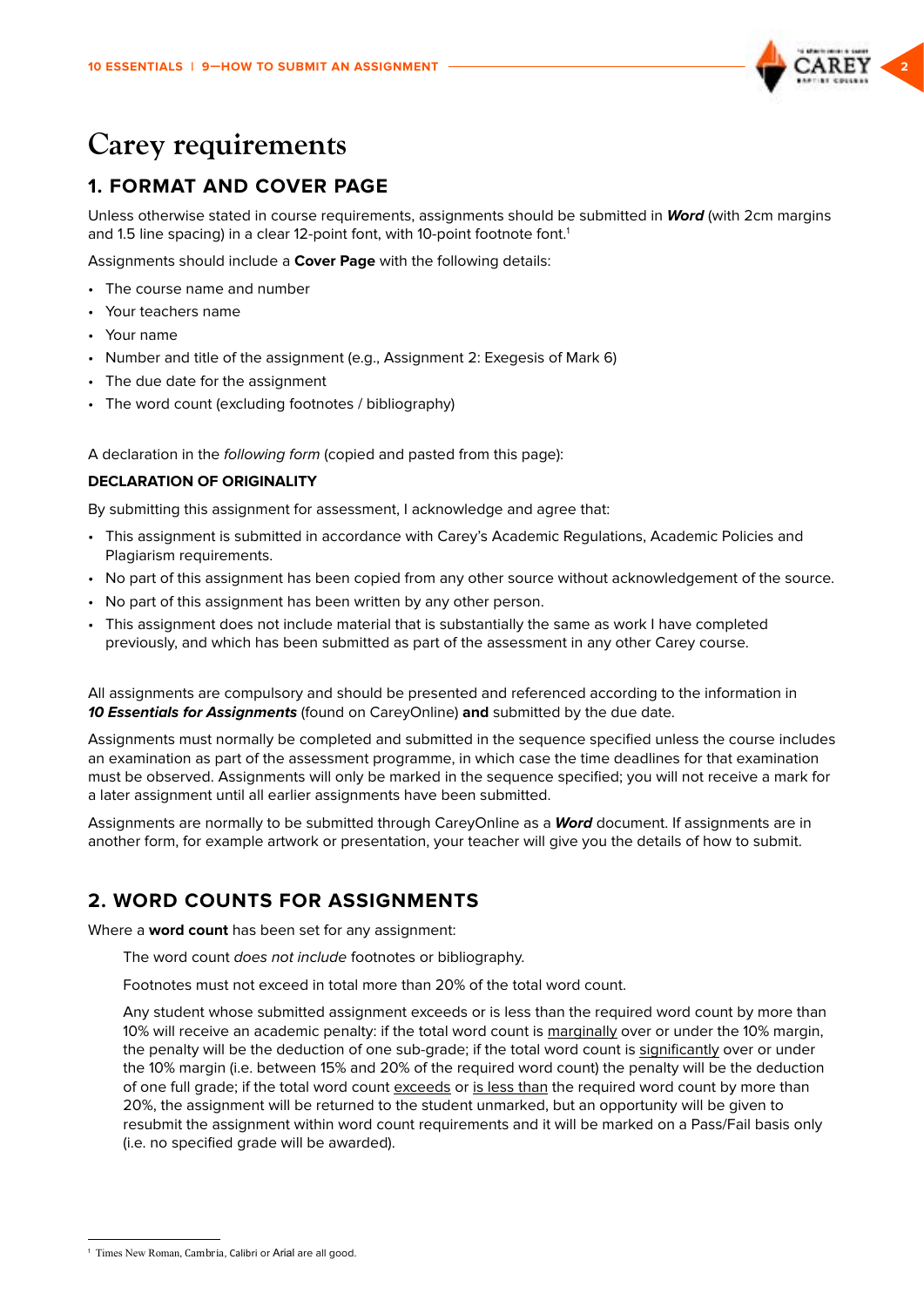

### <span id="page-2-0"></span>**3. EXTENSIONS**

A student may apply for an extension to the due date for an assignment within a course only where the student believes that, due to sickness or other unforeseen and exceptional compassionate reasons, he or she will be unable to submit the assignment on the due date. The application for an extension must be made in writing on the prescribed form<sup>2</sup> and lodged with the Academic Registrar no later than the original due date for the assignment together with full supporting evidence of the circumstances. Each application will be considered on its own merits. An extension may be granted up to a maximum of two weeks.

# **4. LATE SUBMISSION OF ASSIGNMENTS**

An assessment submitted up to one week (7 days) after the due date without a formal extension being granted will incur an academic penalty equivalent to a 10% reduction in marks, normally equivalent to two grade steps.<sup>3</sup>

An assessment submitted more than one week after the due date but no more than two weeks (14 days) after the due date will be marked, but will not be awarded a grade other than a "Pass" or "Fail". The maximum mark the assignment will receive is 50% (Pass).

An assignment submitted more than two weeks after the due date by default will receive a "Fail" grade unless an alternative submission date has been negotiated and approved by the Academic Registrar.

For semester length courses, no assignment submitted after the last day of the semester will be marked. For full-year courses, no assignment submitted after the last day of the second semester will be marked.

# **5. FAILED ASSIGNMENTS**

A student who fails to achieve the standards required for a pass grade in a particular assignment in a course may resubmit that assignment by arrangement with the course teacher. The assignment must be resubmitted within two weeks of the date of its original return to the student and will be marked on a Pass/Fail basis only. A student can only resubmit a particular assignment once.

**Please refer to the Assessment Regulations in the Carey Academic Regulations for full details.**

<sup>&</sup>lt;sup>2</sup> The Extensions form is on CareyOnline under "Forms for Student use".

<sup>&</sup>lt;sup>3</sup> See page 11 for a chart of Carey Grades/%'s.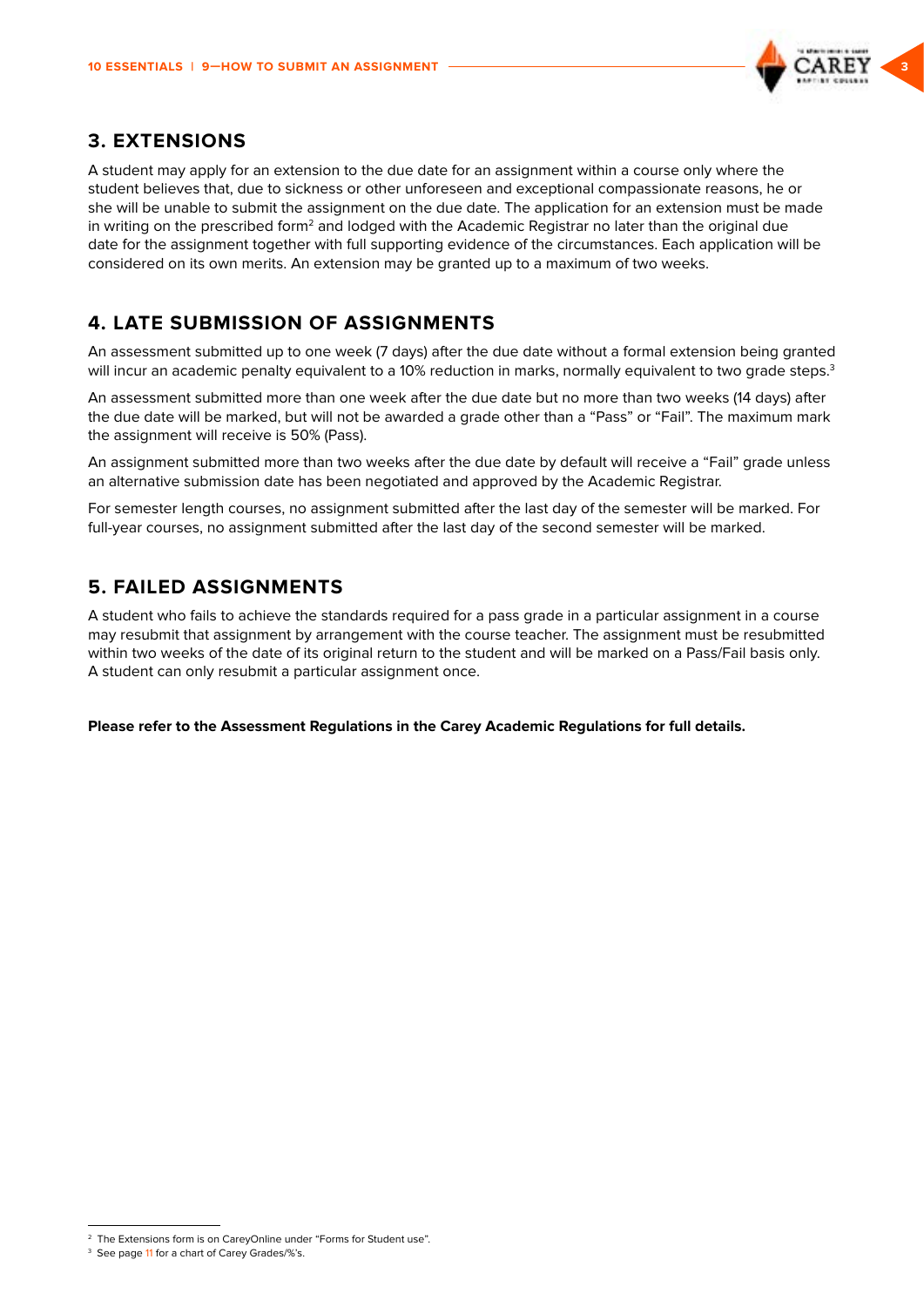

# <span id="page-3-0"></span>**Turnitin: How to submit an assignment**

Go to CareyOnline and sign in, click on "my courses", then on the course you need to submit an assignment. On the page for that course find the symbol below, which will have the assignment number or name next to it.

| Assignment One Reading Report 600 words |  |
|-----------------------------------------|--|

Click on the assignment and the screen below will appear:

This screen will appear:

| Subhers in Title |   |                                                                                         |                                                                                                           |
|------------------|---|-----------------------------------------------------------------------------------------|-----------------------------------------------------------------------------------------------------------|
| the re-luxed     | ū |                                                                                         | Makristofik sine NOM, misinger, spring of                                                                 |
|                  |   |                                                                                         |                                                                                                           |
|                  |   |                                                                                         | four use sharp and since it for here in add them.                                                         |
|                  |   |                                                                                         |                                                                                                           |
|                  |   | constructs in this question that they design as a muscle of this substitution. The con- | [3] By reacting the big 1 dealers that the subversion to success with and Latingt at neuronalisty for any |
|                  |   | AM Saleman                                                                              |                                                                                                           |

There are several steps to submitting: a title, upload a file (your completed assignment), and submit.

|                   |                                            | Title for your assignment here                                                                                                                                                                     |                                    |                                          |                                                                          |                                                          |
|-------------------|--------------------------------------------|----------------------------------------------------------------------------------------------------------------------------------------------------------------------------------------------------|------------------------------------|------------------------------------------|--------------------------------------------------------------------------|----------------------------------------------------------|
| submit Pape       |                                            | <b>NEWSHIPLON</b>                                                                                                                                                                                  |                                    |                                          |                                                                          |                                                          |
| liar La Superiori |                                            |                                                                                                                                                                                                    | <b>Loc staffed</b><br>WHITE, 11:56 | <b>Didos</b><br>Triott<br><b>SE PAGE</b> | course the size: 100001, maximum maximum of<br><b>Panel 2011 Box Pag</b> | You can drag and<br>drop your file here                  |
|                   |                                            | Bill is shocking this bus, i spellers that this substitution is not oversived it and i accept allows considerate the arm<br>comprishes affiliate that they will in all a letter of the submission. |                                    |                                          |                                                                          | Or click either<br>here or here and<br>a box will appear |
|                   | ash cogainst liable as deal hors market. G |                                                                                                                                                                                                    |                                    |                                          |                                                                          |                                                          |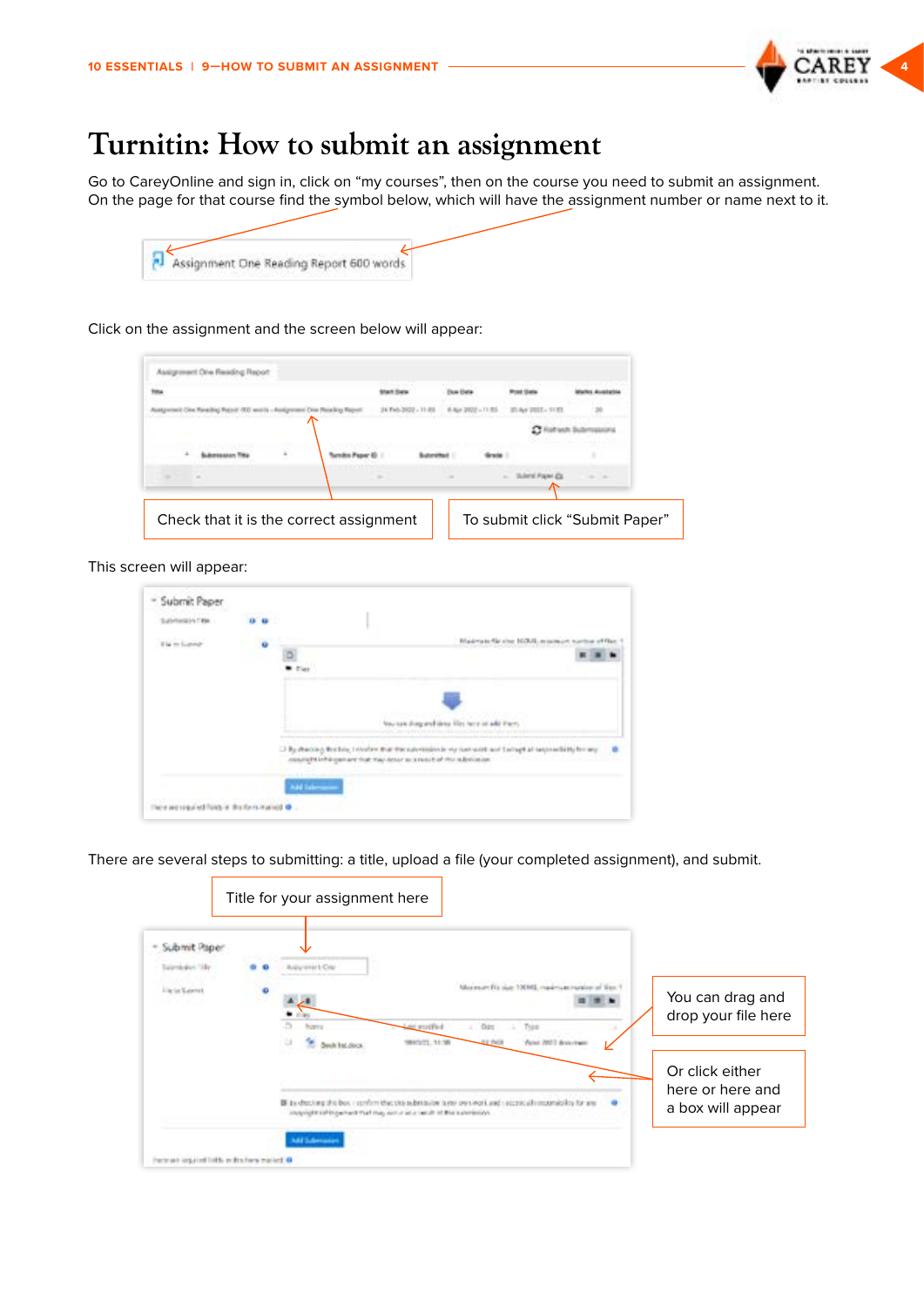

| A. Recent files<br>plicad a file<br><b>Pu Private Girs</b> | Artachment        | Click here and<br>browse for your file |
|------------------------------------------------------------|-------------------|----------------------------------------|
| <b>A</b> URL download                                      |                   |                                        |
|                                                            |                   |                                        |
|                                                            | 3008              |                                        |
|                                                            | Choose Instruct @ |                                        |
|                                                            | Al-sgris-merced   |                                        |
|                                                            |                   |                                        |

Once you have located and selected your file, which should be a *Word* document, it will appear here, and then click on the "upload this file" button:

 $\mathbf{I}$ 

| Choose File Book list doct |  |
|----------------------------|--|
| Save as                    |  |
|                            |  |
| <b>Author</b>              |  |
|                            |  |
|                            |  |
| Choose licence O           |  |
| All rights inserved        |  |

If your file is too large (not likely, but possible), you will get the following message:

| <b>SECTION</b><br>$\propto$                              |                                                       |
|----------------------------------------------------------|-------------------------------------------------------|
| The file you tried to upload is too large for the server | If you forget to upload<br>the file, it will tell you |
|                                                          |                                                       |

Once your file is uploaded it will appear in the "file to submit" box:

|            | 164                            |  | discrete la Crisi                            |                                                                                                                                                                                                    |
|------------|--------------------------------|--|----------------------------------------------|----------------------------------------------------------------------------------------------------------------------------------------------------------------------------------------------------|
|            |                                |  |                                              | Maximum Pitchier 100442, maximum margi-                                                                                                                                                            |
|            |                                |  | n<br><b>Norma</b><br>$\cup$<br>Seak 1st dock | Lock woodfied<br>Opt.<br>Triot<br>٠<br>1910/21, 11:39<br>51 NOI<br>Dun an                                                                                                                          |
| Check this | $box4$ and then<br>submit here |  |                                              | Bill particulary this bust in profilm that the substitution is my own work and insurance all importability for any<br>stupping in a shift contract that they would also have it is the submission. |

<sup>4</sup> Turnitin checks all work for similarity (plagiarism) against published works, other students work and online material.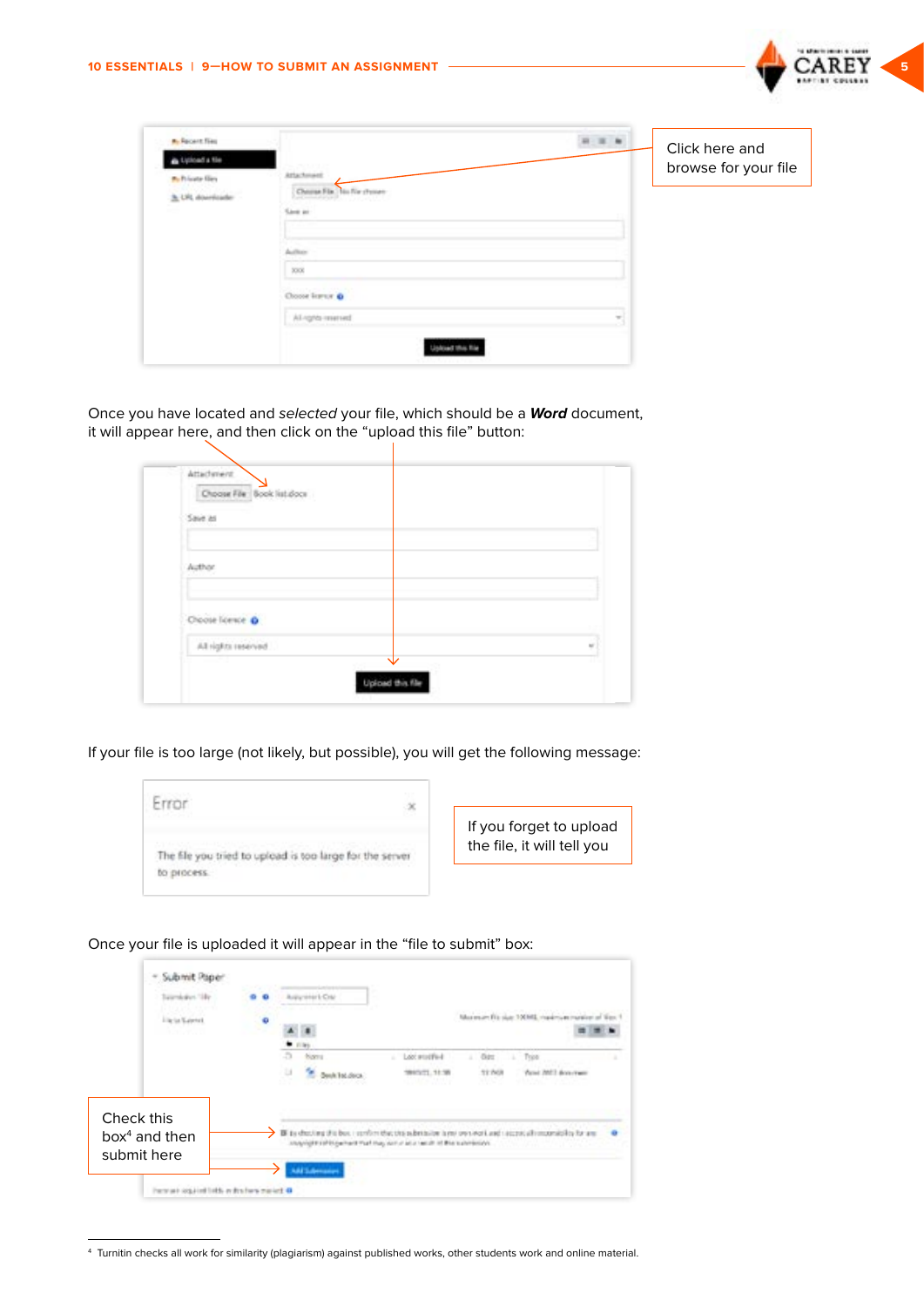

This screen will appear as the file is uploaded to Turnitin (this takes several seconds):

| Your submission has automobily been aplanded to Tarritho.                                                                                                                                                                                                                                                                                                                                                                                                                                                                       |  |
|---------------------------------------------------------------------------------------------------------------------------------------------------------------------------------------------------------------------------------------------------------------------------------------------------------------------------------------------------------------------------------------------------------------------------------------------------------------------------------------------------------------------------------|--|
| TA 이 시 어떻게 하나요? 이 어디 아이들이 아니다.<br>Digital Receipt                                                                                                                                                                                                                                                                                                                                                                                                                                                                               |  |
| Suraikin sukensiden al-173474/6012                                                                                                                                                                                                                                                                                                                                                                                                                                                                                              |  |
| .<br>a line when the contribution of<br><b>Market of the Professor Address</b>                                                                                                                                                                                                                                                                                                                                                                                                                                                  |  |
| () 1. 45 전 2014년 2014년 2월 2015년 2월 2015년 2월 2015년 2월 2015년 2월 2015년 2월 2015년 2월 2015년 2월 2015년 2월 2015년 2월 201<br>650cl TF Nonphys 1814, Nicent Nutriet Ladded by David by June 1, 2019 5200; Server (1959). Server being Steve Live Dys By David Steve Live High-Interaction area<br>Jackstege lackflag Gitter Blog. Row: Coad Nase to Corpell ; Nankser, David (RF) 2001 / ATH; Coast New York as other pril Links (2414/22) Nanksing grow.<br>Vancia, Polla (211) 985/1490.<br>a kara da wasan sa san sa san ƙasar Ingila. N |  |

You will then be returned to the assignment page where the uploaded assignment will appear:

|                                                             |                        | Dues             | <b>Protect Claries</b>        |  |
|-------------------------------------------------------------|------------------------|------------------|-------------------------------|--|
| Support the fastig facilities with Support Distancing North | 10 Daily SCOTT, 19 818 |                  | #Av 301. 1141 38.5/ 531. 1158 |  |
|                                                             |                        |                  | <b>C Refresh Submissi</b>     |  |
|                                                             |                        | <b>Bazwer</b>    |                               |  |
|                                                             | 1 Eleg Houseet         | <b>HERRY HUM</b> | <b>SUMMER MAY 23</b>          |  |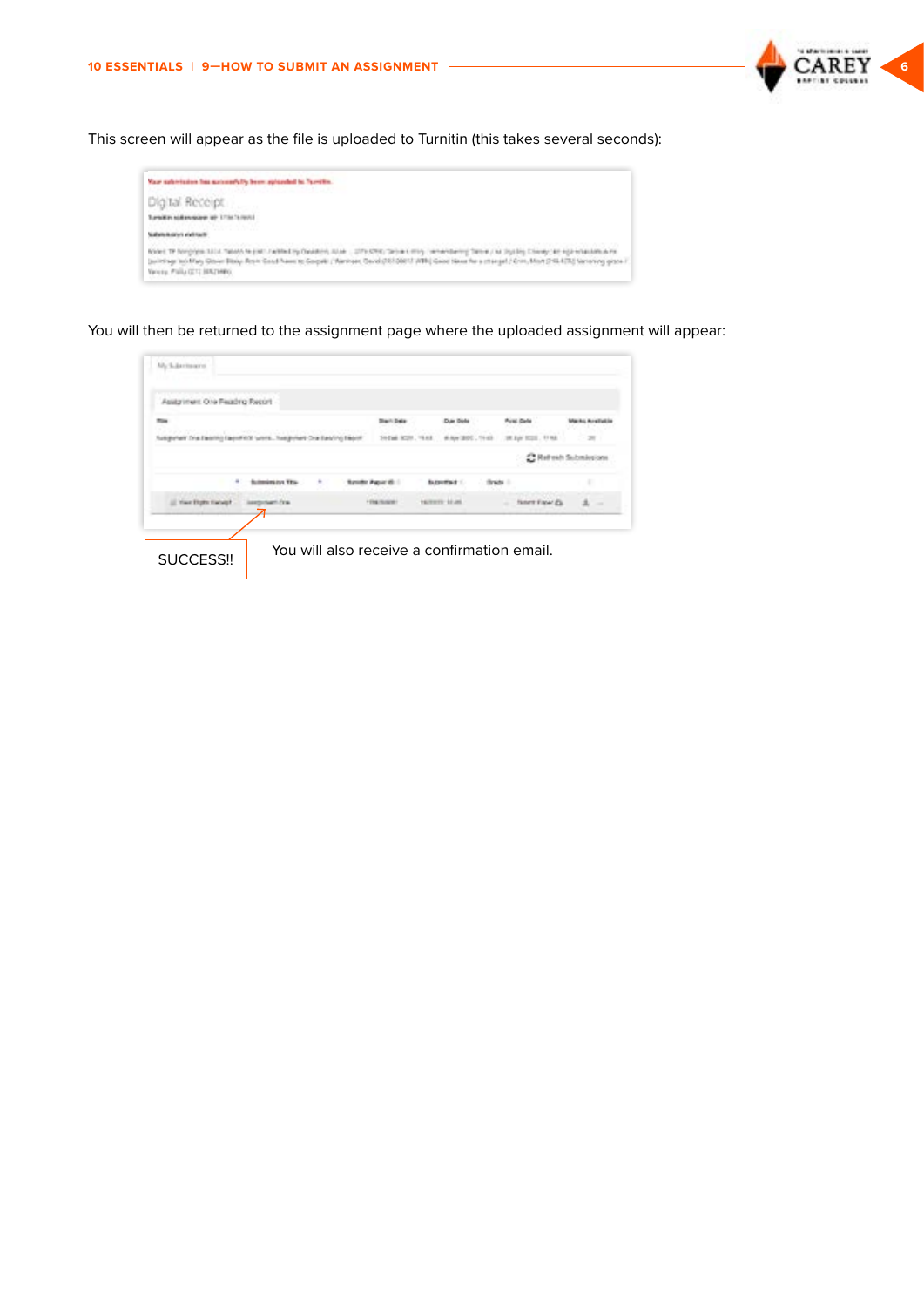

# <span id="page-6-0"></span>**How to view your marked assignments**

First, you need to log in to your course page for the assignment you wish to see, then:

Click the assignment icon



You will get to the "summary" page, click on "my submissions" and this will appear:

| controlled the battle and<br>_____                                 |                       |              |       |            |  |
|--------------------------------------------------------------------|-----------------------|--------------|-------|------------|--|
| Schoolaster                                                        | <b>Send Highlight</b> | Streeted Mar | book. | Folklaudis |  |
| The payment interesting<br>Greenwer successibly inhabition Service |                       |              |       |            |  |

You will see your grade, and several other useful pieces of information. If your grade does not appear, it may not have been released by the teacher. They usually wait until all assignments are submitted and marked.<sup>5</sup>

Click on the title of your assignment and it will appear in a box (it takes a while to appear):

| <b>Ci:</b> feedback studio | disrat.1                                                                                                                                                                                                                                                                                                                                                                                                                                                                                                                                                                                                                                                                                                                              | $-10$                           |                                           |
|----------------------------|---------------------------------------------------------------------------------------------------------------------------------------------------------------------------------------------------------------------------------------------------------------------------------------------------------------------------------------------------------------------------------------------------------------------------------------------------------------------------------------------------------------------------------------------------------------------------------------------------------------------------------------------------------------------------------------------------------------------------------------|---------------------------------|-------------------------------------------|
|                            | <b>ARSTRACE</b><br>their process into a hat, a serve is given returns than the surgeons which we have to deal<br>the report member relation for infinitents will resident of up Character and<br>followspace on three system evaluations and to the program of stan-<br>modelling from the city day to calculate the fit and rule to all industry. In-<br>and stability and stability in the first state of the control of the state and the state<br>not to entit rated any teachership and a health of the local and one of product in all<br>are at this Constitutions of constant to the constitution and hand-<br>WILL A SURVIVE IN FLAMES MARRIED OF A LIGHT IS A 277 IN SETTING.<br>CONTRACTOR CONTRACTOR PORTAL INTERNATIONAL | ø<br>ß<br>$-1 - 1 - 1 = 0$<br>ā | Click here to get the<br>comments sidebar |
|                            | Makshalika karya sun sekutu desa Pagaran Olive Carledon Carani dunian<br>thing worse relationship and expected to renation. Symphonical stripes to<br>and the first term of the model the presentation of the model to the contract<br>hardware of content or shake today to subalistic terms of the level of a level of<br>seventh term attract for the terminals of matterial many characters.                                                                                                                                                                                                                                                                                                                                      | ×<br>۰<br>---<br>ø              |                                           |

You can download your assignment—this is recommended so you have the comments for future reference. Click on the download button to the right on the screen:



Turnitin will now download the marked version of your paper to your computer. When you look at it, or print it, you will find that all the comments appear on a separate page/pages at the end of your assignment.

# **CAREY GRADING SYSTEM**

The following grading system is used for the recording of course grades where achievement-based assessment is used:

|       | Pass grades |      |               |      | <b>Fail grades</b> |   | <b>Additional grades</b> |
|-------|-------------|------|---------------|------|--------------------|---|--------------------------|
| $A+$  | 90-100%     | B-   | 65-69%        | D    | 40-49%             |   | DNC Did Not Complete     |
| A     | 85-89%      | C+   | 60-64%        | Е    | below 40%          | W | Withdrawn                |
| $A -$ | 80-84%      |      | 55-59%        | Fail | Ungraded fail      |   |                          |
| $B+$  | 75-79%      | C-   | 50-54%        |      |                    |   |                          |
| B     | 70-74%      | Pass | Ungraded pass |      |                    |   |                          |

5 For details of % to grade, see the Academic Regulations, Assessment regulations, "Grading Criteria".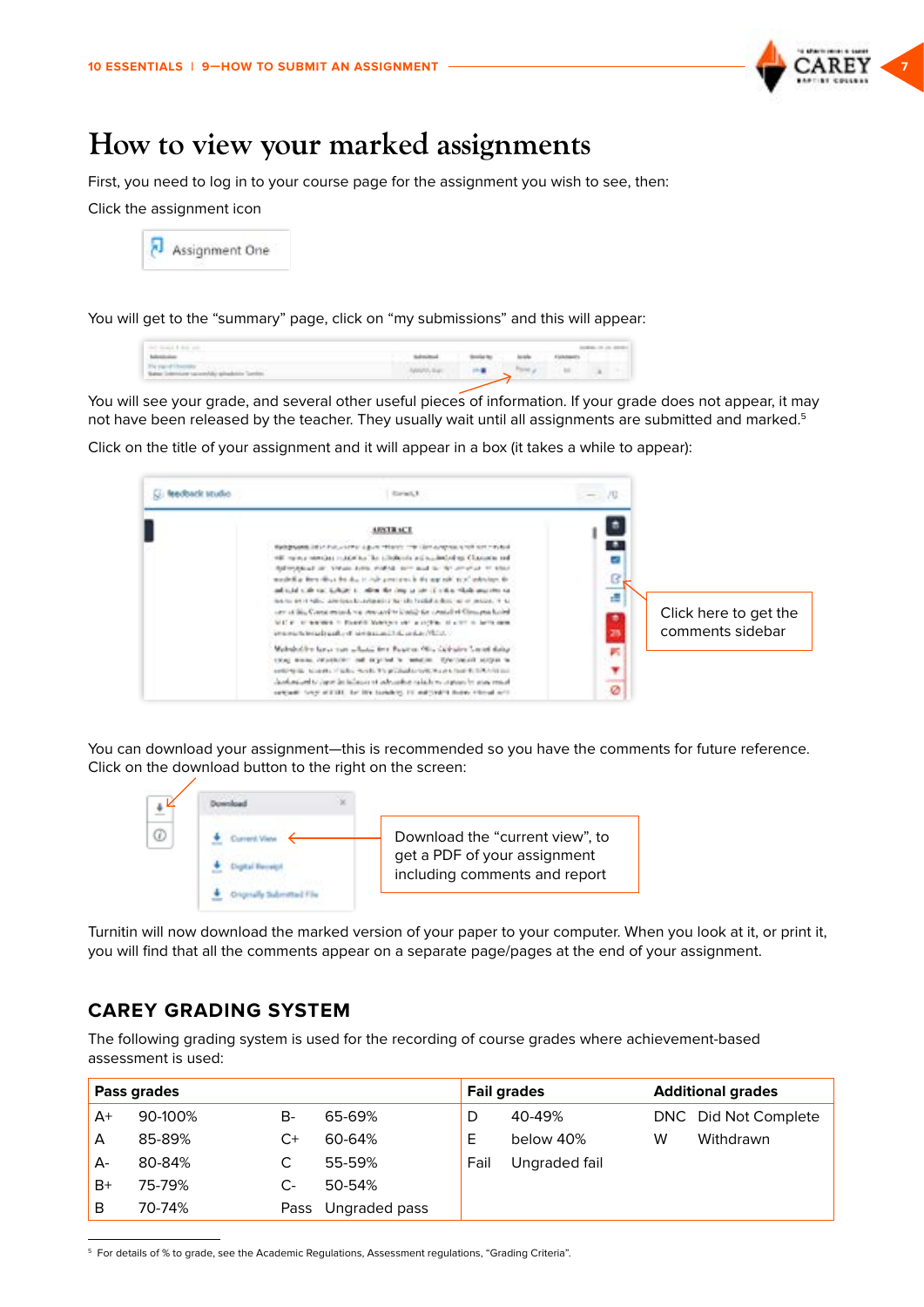

# <span id="page-7-0"></span>**How to read a Turnitin Similarity Report**

A Similarity Report is automatically generated when you submit an assessment using Turnitin in CareyOnline. Most of Carey's assessments use Turnitin to help validate the originality of student work. The teacher will typically receive and read this report after the due date for the assessment.

For level 4 courses and core level 5 courses, students can submit draft assessments and view the Similarity Report before the due date. The Similarity Report show parts of the assessment where your work is the same as that of someone else.

A good helpful video can be found here: <https://www.youtube.com/watch?v=6bjnVRVIdJA>

# **KEY POINTS TO NOTE**

Relax—the Similarity Report is just a guide to help you get better at your academic writing and referencing!

**The percentage figure** simply shows areas of your work that appear to be similar to other work (internet, other students' writing, books and journals etc). The goal is NOT to get the percentage to zero!

**Sentences or phrases** that are shown to be similar AND that have been correctly referenced or cited show in a positive way how you have researched your topic!

**Blocks of text** that are shown to be similar but that have NOT been referenced correctly are the key places to focus your attention.

**Look for large blocks of text** that are highlighted in the report as being similar to other sources. Think about how you have used the original material, how well you have paraphrased, and have you referenced the source material?

# **HOW TO ACCESS THE REPORT**

Go to the assessment page and click on the relevant assessment:

Assignment One

The details of your submission will appear below the assessment details:



This can take a minute—as you are transferred to the Turnitin website:

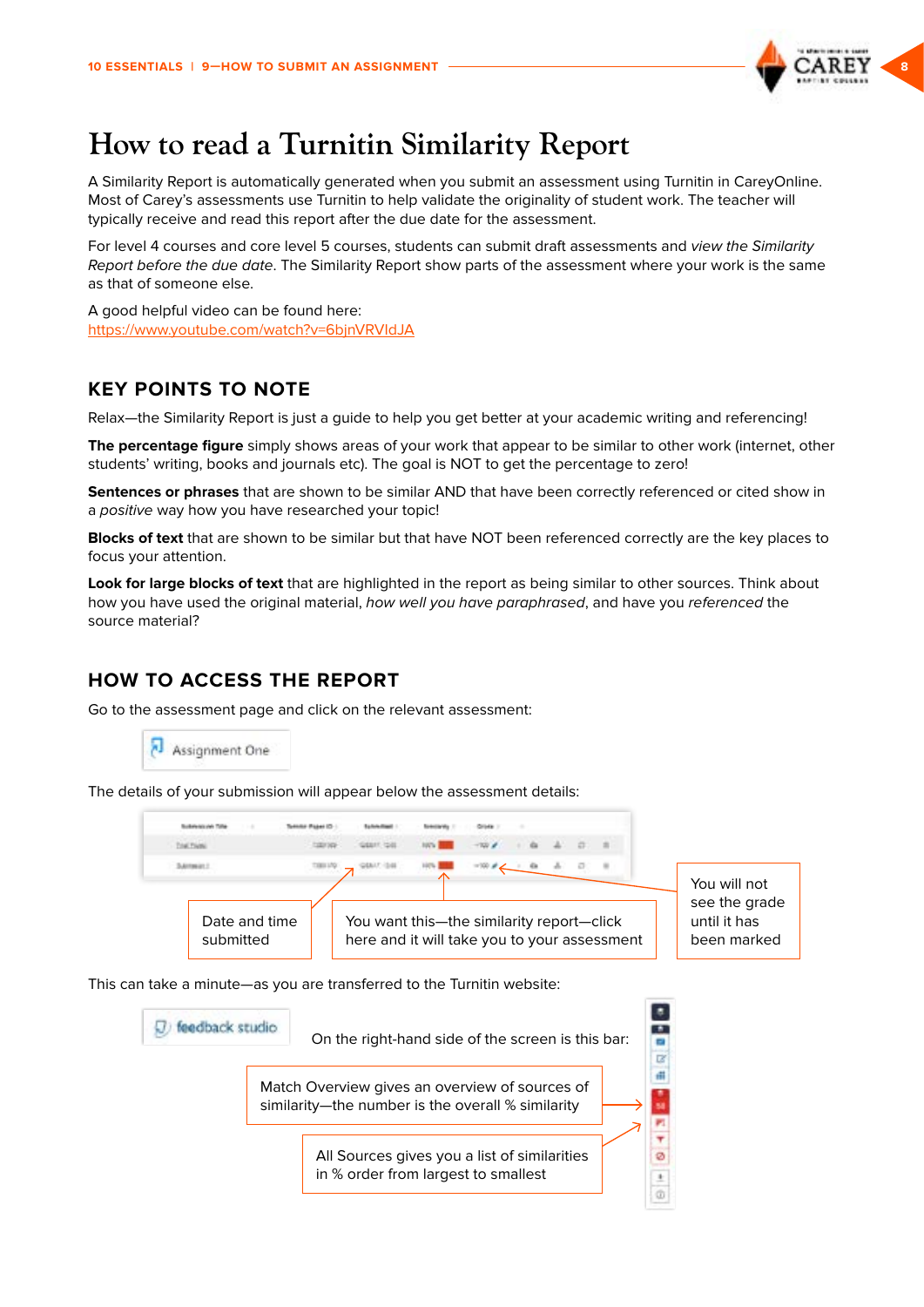

### <span id="page-8-0"></span>**UNDERSTANDING THE REPORT**

Use Match Overview—this groups your similarities.

This needs to be checked out—if you click on it it will take you to the section in your assessment

However, these small phrases or short sentences are possibly random. But check if it is something you should have referenced.

|        | <b>Match Overview</b> |          |  |  |  |  |  |
|--------|-----------------------|----------|--|--|--|--|--|
| ٠      | 58%                   |          |  |  |  |  |  |
|        |                       |          |  |  |  |  |  |
| B<br>田 | holds."               | 13%      |  |  |  |  |  |
| ٠      |                       | $13\%$ ) |  |  |  |  |  |
| 58     | 3<br>COTLINE          | 6% >     |  |  |  |  |  |
|        |                       | 4%<br>15 |  |  |  |  |  |
|        | 5                     | $4\%$ >  |  |  |  |  |  |
| Ø      |                       |          |  |  |  |  |  |

You can see that the numbers on the right correspond to the numbers in the assessment.



There may be several places in your assessment that make up the % shown, if you click here, you will go to the next section under that number. It is also colour coded, 2 is pink, etc.

| signalling a turning point in the letter" <sup>33</sup> It is clear that the Thessalonians 'had room for                                                                                                                                                                                                                                             |                                       |
|------------------------------------------------------------------------------------------------------------------------------------------------------------------------------------------------------------------------------------------------------------------------------------------------------------------------------------------------------|---------------------------------------|
| annibi factor in M. Bandaire of Timothists.<br>additional growth and Paul felt his presence.<br>www.gravoparetizectivns.eris<br>in an and fis partner.<br>enthusiastic report 'what is lacking' likely di                                                                                                                                            |                                       |
| make a fill worth as the one turboal whether and programs and in turns 4.0 S (1994)<br>kind of spiritual or ethical defectadditional<br>EX Scott of NY Scotts attribute three colors of AAAAAAAAAAAA TIM suit unitary artist, best Breed, NY<br>now"). Of the analysis hand, the internationally employees the facts present initiative (et in it is |                                       |
| the day offer hand. Package company to adopt any constrained these is allowed a writing left.<br>conduct-things they had lacked through no are<br>by part of plan resolutions of an of an adultion a w. 2.12 x 22 years in co-                                                                                                                       |                                       |
| forced to terminate his initial visit prematurely. <sup>-15</sup> On the one hand, Paul consistently <<br>emphasises God's grace and initiative (3:12). On the other hand, Paul never ceases to                                                                                                                                                      | This is part of a<br>quote, and it is |
| exhort and command those to whom he writes (4:10). Pauline emphasis ligg with God's                                                                                                                                                                                                                                                                  | footnoted—it is fine                  |
| prior actionmoral effort is the outworking and expression of faith. In short, dependence                                                                                                                                                                                                                                                             |                                       |
| on God is fully compatible with human exertions. <sup>196</sup> Paul wanted to complete face-to-face                                                                                                                                                                                                                                                 |                                       |
| the state fills and a collection contract to the Hamiltonian contract of the basic of the film of the contract of a finite to                                                                                                                                                                                                                        |                                       |

**Remember**—what you are looking out for is *large blocks of text* (more than a sentence or two) that are **NOT** in quotation marks and are not referenced. This means you are passing off someone else's work as your own. This is plagiarism. You need to either:

- Reword and then reference the section.
- Or use quotation marks and then reference the section.